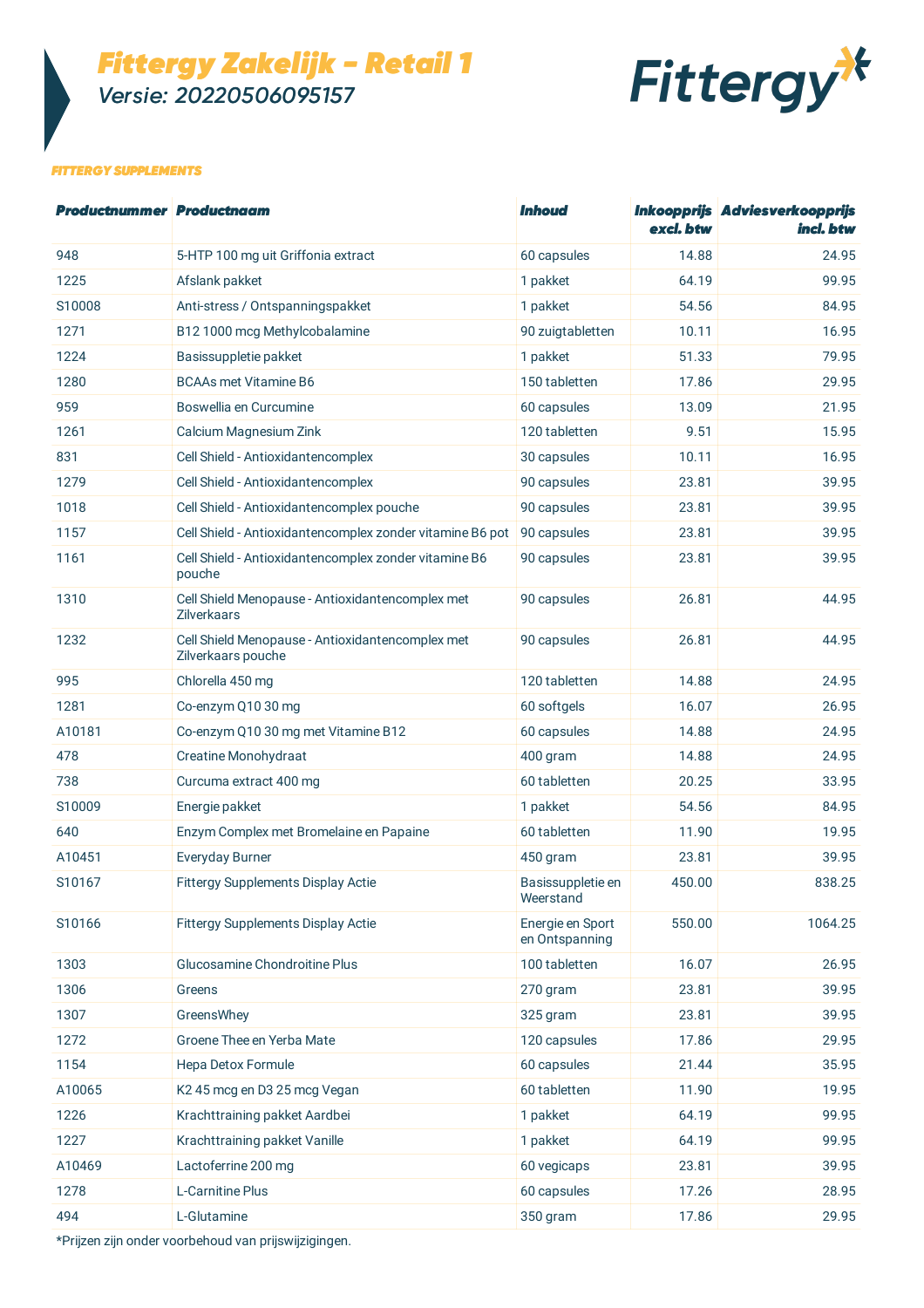#### *FITTERGY SUPPLEMENTS*

| <b>Productnummer Productnaam</b> |                                    | <b>Inhoud</b>  | excl. btw | Inkoopprijs Adviesverkoopprijs<br>incl. btw |
|----------------------------------|------------------------------------|----------------|-----------|---------------------------------------------|
| A10184                           | L-Lysine 750 mg met Zink           | 60 tabletten   | 8.92      | 14.95                                       |
| 947                              | Maca 500 mg                        | 60 capsules    | 11.90     | 19.95                                       |
| 1033                             | Magnesium Sulfaat Badzout          | 2500 gram      | 23.81     | 39.95                                       |
| A10104                           | Magnesiumcitraat 200 mg            | 90 tabletten   | 10.70     | 17.95                                       |
| 950                              | Magnesiumcitraat kuur 50 mg        | 300 tabletten  | 16.07     | 26.95                                       |
| 819                              | Metabolic Muscle Formula           | 450 gram       | 33.36     | 55.95                                       |
| 1322                             | MSM 600 mg                         | 90 capsules    | 11.90     | 19.95                                       |
| A10436                           | <b>Mucuna Pruriens</b>             | 60 vegicaps    | 17.86     | 29.95                                       |
| A10406                           | <b>Multi Health Active Senior</b>  | 120 tabletten  | 29.79     | 49.95                                       |
| A10392                           | <b>Multi Health Active Senior</b>  | 120 vegicaps   | 23.81     | 39.95                                       |
| A10405                           | Multi Health Active Senior         | 60 tabletten   | 16.07     | 26.95                                       |
| A10391                           | <b>Multi Health Active Senior</b>  | 60 vegicaps    | 13.69     | 22.95                                       |
| A10411                           | Multi Health Compleet              | 120 tabletten  | 22.02     | 36.95                                       |
| A10397                           | Multi Health Compleet              | 120 vegicaps   | 19.65     | 32.95                                       |
| A10412                           | Multi Health Compleet              | 60 tabletten   | 12.49     | 20.95                                       |
| A10398                           | Multi Health Compleet              | 60 vegicaps    | 10.70     | 17.95                                       |
| A10404                           | Multi Health Forever Young         | 120 tabletten  | 29.79     | 49.95                                       |
| A10390                           | Multi Health Forever Young         | 120 vegicaps   | 23.81     | 39.95                                       |
| A10403                           | Multi Health Forever Young         | 60 tabletten   | 16.07     | 26.95                                       |
| A10389                           | Multi Health Forever Young         | 60 vegicaps    | 13.69     | 22.95                                       |
| A10402                           | Multi Health Man                   | 120 tabletten  | 29.79     | 49.95                                       |
| A10388                           | Multi Health Man                   | 120 vegicaps   | 23.81     | 39.95                                       |
| A10401                           | Multi Health Man                   | 60 tabletten   | 16.07     | 26.95                                       |
| A10387                           | Multi Health Man                   | 60 vegicaps    | 13.69     | 22.95                                       |
| A10410                           | Multi Health Sport                 | 120 tabletten  | 29.79     | 49.95                                       |
| A10396                           | <b>Multi Health Sport</b>          | 120 vegicaps   | 23.81     | 39.95                                       |
| A10409                           | Multi Health Sport                 | 60 tabletten   | 16.07     | 26.95                                       |
| A10395                           | Multi Health Sport                 | 60 vegicaps    | 13.69     | 22.95                                       |
| A10408                           | Multi Health Vrouw                 | 120 tabletten  | 29.79     | 49.95                                       |
| A10394                           | Multi Health Vrouw                 | 120 vegicaps   | 23.81     | 39.95                                       |
| A10407                           | Multi Health Vrouw                 | 60 tabletten   | 16.07     | 26.95                                       |
| A10393                           | Multi Health Vrouw                 | 60 vegicaps    | 13.69     | 22.95                                       |
| A10414                           | Multi Health Zwanger               | 120 tabletten  | 29.79     | 49.95                                       |
| A10400                           | Multi Health Zwanger               | 120 vegicaps   | 23.81     | 39.95                                       |
| A10413                           | Multi Health Zwanger               | 60 tabletten   | 16.07     | 26.95                                       |
| A10399                           | Multi Health Zwanger               | 60 vegicaps    | 13.69     | 22.95                                       |
| A10180                           | Nootropic Brain Starter            | 60 capsules    | 17.86     | 29.95                                       |
| A10178                           | Nootropic Recovery                 | 60 capsules    | 17.86     | 29.95                                       |
| A10179                           | Nootropic Supercharge              | 60 capsules    | 23.81     | 39.95                                       |
| S10178                           | Nootropics Ritueel                 | 1 pakket       | 53.64     | 89.95                                       |
| A10093                           | Omega 3 Vegan 150 mg DHA 75 mg EPA | 60 gelcapsules | 13.69     | 22.95                                       |
| 538                              | Pro Shaker Aardbei                 | 4000 gram      | 79.92     | 112.95                                      |
| 539                              | Pro Shaker Banaan                  | 4000 gram      | 79.92     | 112.95                                      |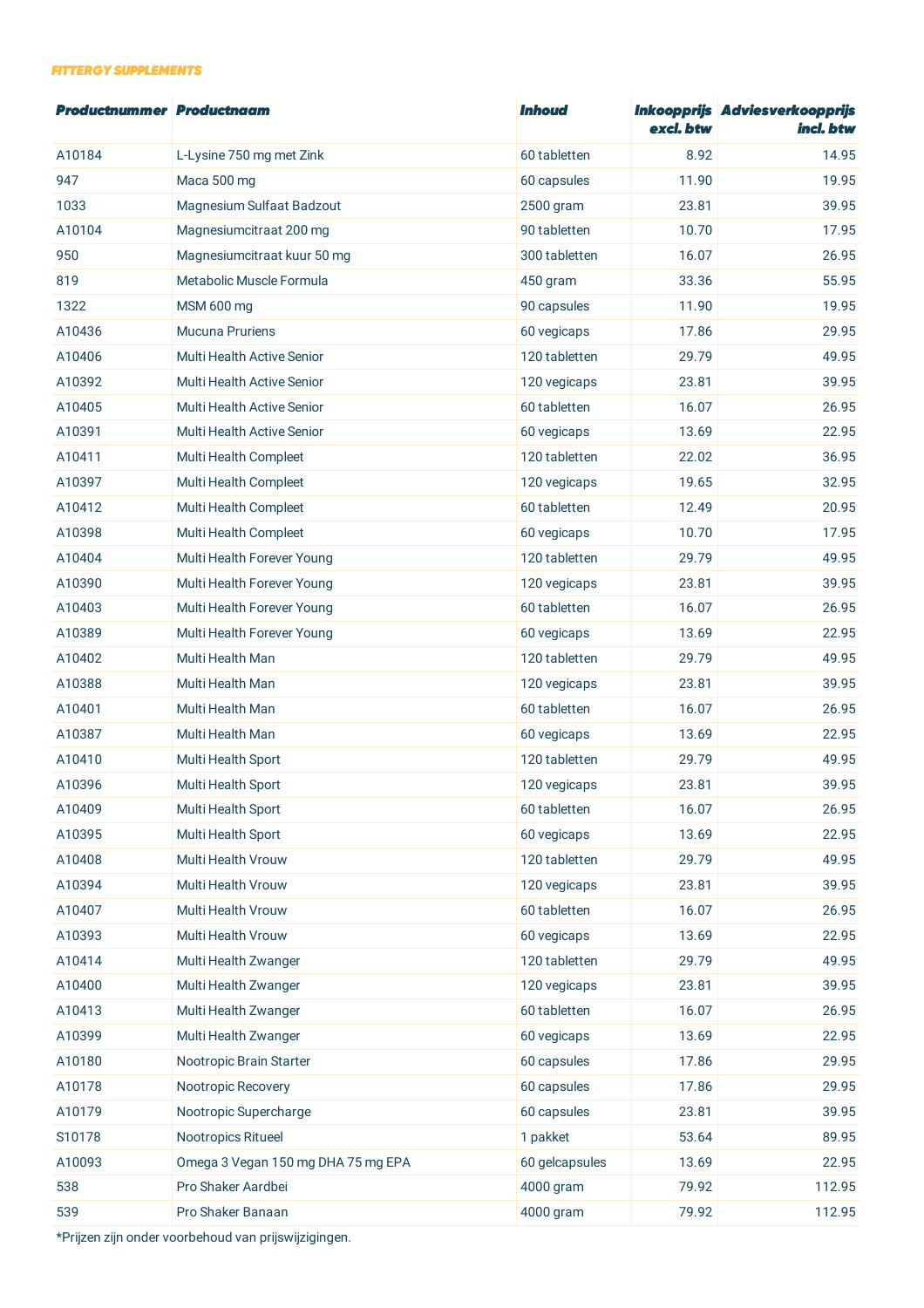#### *FITTERGY SUPPLEMENTS*

| <b>Productnummer Productnaam</b> |                                       | <b>Inhoud</b> | excl. btw | Inkoopprijs Adviesverkoopprijs<br>incl. btw |
|----------------------------------|---------------------------------------|---------------|-----------|---------------------------------------------|
| 499                              | Pro Shaker Vanille                    | 4000 gram     | 79.92     | 112.95                                      |
| 502                              | Pro Whey Advanced isolate Vanille     | 1000 gram     | 29.78     | 49.95                                       |
| 729                              | Pro Whey Superior Hydrolysate Aardbei | 1000 gram     | 29.78     | 49.95                                       |
| 503                              | Pro Whey Superior Hydrolysate Vanille | 1000 gram     | 29.78     | 49.95                                       |
| 1163                             | Probiotica Plus                       | 60 capsules   | 17.86     | 29.95                                       |
| 1049                             | Psyllium Husk vezels                  | 350 gram      | 13.69     | 22.95                                       |
| 970                              | Resveratrol 40 mg                     | 60 tabletten  | 10.70     | 17.95                                       |
| A10182                           | <b>Resveratrol Complex</b>            | 60 capsules   | 13.69     | 22.95                                       |
| 1282                             | Rhodiola 500 mg                       | 60 capsules   | 17.86     | 29.95                                       |
| A10440                           | Studeer en Focus Complex              | 60 vegicaps   | 14.88     | 24.95                                       |
| 834                              | Taurine 500 mg                        | 120 tabletten | 13.69     | 22.95                                       |
| 483                              | Visolie 1000 mg 30%                   | 120 softgels  | 10.70     | 17.95                                       |
| 971                              | Visolie 1000 mg 30%                   | 180 softgels  | 14.88     | 24.95                                       |
| 1269                             | Visolie 1000 mg 60%                   | 180 softgels  | 29.79     | 49.95                                       |
| 1268                             | Visolie 1000 mg 60%                   | 60 softgels   | 13.69     | 22.95                                       |
| 1292                             | Visolie 1000 mg 60% met Choline       | 180 softgels  | 35.75     | 59.95                                       |
| 1291                             | Visolie 1000 mg 60% met Choline       | 60 softgels   | 15.47     | 25.95                                       |
| 899                              | Visolie 1000 mg 60% pouche            | 180 softgels  | 35.75     | 59.95                                       |
| 1091                             | Vitamine C1000 met Bioflavonoiden     | 120 tabletten | 11.90     | 19.95                                       |
| 491                              | Vitamine C500 met Bioflavonoiden      | 120 tabletten | 10.70     | 17.95                                       |
| 1283                             | Vitamine D3 25 mcg met zink           | 180 tabletten | 17.86     | 29.95                                       |
| 1284                             | Vitamine D3 25 mcg met zink           | 60 tabletten  | 8.32      | 13.95                                       |
| A10439                           | Vitamine D3 25mcg Vegan               | 60 tabletten  | 5.93      | 9.95                                        |
| 1294                             | Vitamine D3 50 mcg met zink           | 100 tabletten | 11.90     | 19.95                                       |
| 1173                             | Vitamine D3 75 mcg met Zink           | 60 tabletten  | 13.09     | 21.95                                       |
| S10123                           | Weerstandpakket                       | 1 pakket      | 51.33     | 79.95                                       |

\*Prijzen zijn onder voorbehoud van prijswijzigingen.

### *SPORTVASTEN*

| <b>Productnummer</b> | <b>Productnaam</b>                 | <i><b>Inhoud</b></i> | excl. btw | Inkoopprijs Adviesverkoopprijs<br>incl. btw |
|----------------------|------------------------------------|----------------------|-----------|---------------------------------------------|
| A10022               | Keep The Switch - Minikuur Aardbei | 91 gram              | 24.00     | 43.95                                       |
| S10032               | Keep The Switch Mini Kuur Aardbei  | 3 maanden            | 62.50     | 97.69                                       |
| S10147               | Keep The Switch Mini Kuur Original | 3 maanden            | 62.50     | 97.69                                       |
| A10023               | Keep The Switch Mini-kuur Original | 65 gram              | 24.00     | 43.95                                       |
| S <sub>10143</sub>   | Make The Switch Aardbei            | 1 Pakket             | 99.00     | 249.00                                      |
| S10144               | Make The Switch Original           | 1 Pakket             | 99.00     | 249.00                                      |
| S <sub>10145</sub>   | Repeat The Switch Aardbei          | 1 Pakket             | 79.50     | 209.00                                      |
| S10146               | Repeat The Switch Original         | 1 Pakket             | 79.50     | 209.00                                      |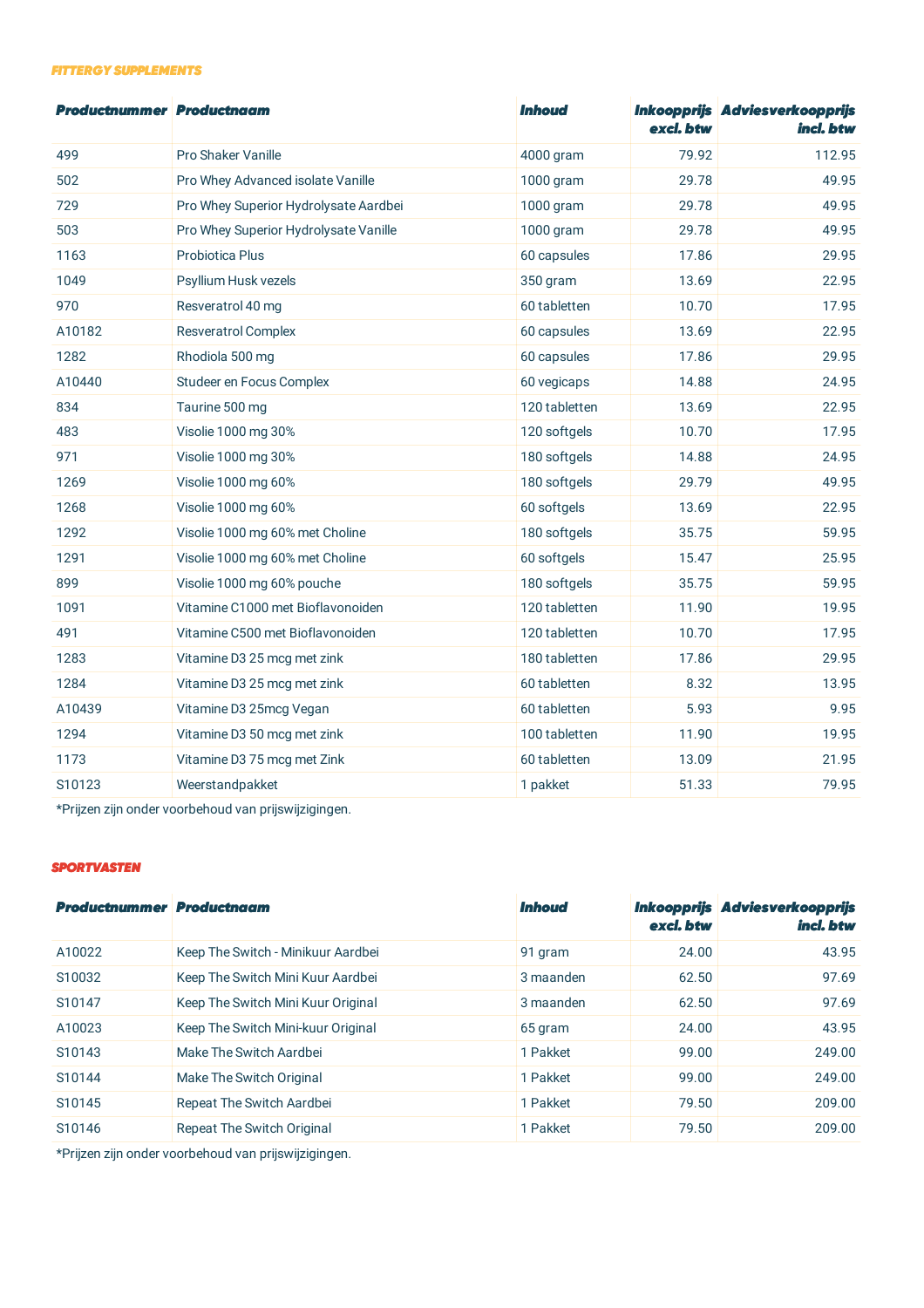### *VEGAN FLEX*

| <b>Productnummer Productnaam</b> |                | <i><b>Inhoud</b></i> | excl. btw | Inkoopprijs Adviesverkoopprijs<br>incl. btw |
|----------------------------------|----------------|----------------------|-----------|---------------------------------------------|
| S10050                           | The Vegan Flex | I pakket             | 63.90     | 149.00                                      |

\*Prijzen zijn onder voorbehoud van prijswijzigingen.

# *ORTHOVITAAL*

| <b>Productnummer Productnaam</b> |                                   | <i><b>Inhoud</b></i> | excl. btw | Inkoopprijs Adviesverkoopprijs<br>incl. btw |
|----------------------------------|-----------------------------------|----------------------|-----------|---------------------------------------------|
| ORTHO-680043                     | 5-HTP 100 mg                      | 60 vegicaps          | 14.88     | 24.95                                       |
| ORTHO-680107                     | Ashwagandha 500 mg                | 60 vegicaps          | 11.90     | 19.95                                       |
| ORTHO-680050                     | B12 Actief 1.000 mcg              | 120 zuigtabletten    | 10.44     | 17.50                                       |
| ORTHO-680049                     | B12 Actief 1.000 mcg              | 60 zuigtabletten     | 5.34      | 8.95                                        |
| ORTHO-680051                     | B12 Actief 3.000 mcg              | 60 zuigtabletten     | 8.92      | 14.95                                       |
| ORTHO-680053                     | B12 Actief Combi 10.000 mcg       | 60 zuigtabletten     | 21.44     | 35.95                                       |
| ORTHO-680052                     | B12 Actief Combi 5.000 mcg        | 60 zuigtabletten     | 16.07     | 26.95                                       |
| ORTHO-680104                     | Berberine 400 mg                  | 60 vegicaps          | 14.88     | 24.95                                       |
| ORTHO-650009                     | Calcium Magnesium Zink            | 240 tabletten        | 14.88     | 24.95                                       |
| ORTHO-628035                     | Calcium Magnesium Zink            | 60 tabletten         | 5.34      | 8.95                                        |
| ORTHO-626266                     | Chroom Picolinaat                 | 100 tabletten        | 8.92      | 14.95                                       |
| ORTHO-680001                     | Co-enzym Q10 100 mg               | 120 softgels         | 26.81     | 44.95                                       |
| ORTHO-680000                     | Co-enzym Q10 100 mg               | 60 softgels          | 14.88     | 24.95                                       |
| ORTHO-650013                     | Co-enzym Q10 30 mg met Vitamine E | 150 softgels         | 17.86     | 29.95                                       |
| ORTHO-650014                     | Co-enzym Q10 30 mg met Vitamine E | 450 softgels         | 44.69     | 74.95                                       |
| ORTHO-680009                     | Collageen Hydrolysaat             | 500 gram             | 16.67     | 27.95                                       |
| ORTHO-650023                     | Cranberry/Vit C/D-Mannose         | 120 vegicaps         | 19.05     | 31.95                                       |
| ORTHO-650026                     | Cranberry/Vit C/D-Mannose         | 180 vegicaps         | 23.81     | 39.95                                       |
| ORTHO-680083                     | D-Mannose 500mg                   | 120 vegicaps         | 17.86     | 29.95                                       |
| ORTHO-680082                     | D-Mannose 500mg                   | 60 vegicaps          | 11.30     | 18.95                                       |
| ORTHO-500017                     | Glucosamine/Chondroitine 1500/500 | 120 tabletten        | 17.86     | 29.95                                       |
| ORTHO-500024                     | Glucosamine/Chondroitine 1500/500 | 240 tabletten        | 32.77     | 54.95                                       |
| ORTHO-500032                     | Glucosamine/MSM/Hyaluronzuur      | 60 tabletten         | 13.09     | 21.95                                       |
| ORTHO-500029                     | Glucosamine/MSM/Hyaluronzuur      | 90 tabletten         | 17.86     | 29.95                                       |
| ORTHO-651188                     | Groene Thee extract 500 mg        | 120 vegicaps         | 13.09     | 21.95                                       |
| ORTHO-651008                     | Knoflook extract                  | 500 softgels         | 11.90     | 19.95                                       |
| ORTHO-651016                     | Knoflook Mistel Meidoorn          | 250 softgels         | 10.11     | 16.95                                       |
| FYT0-935                         | Krill olie 500 mg                 | 90 softgels          | 22.02     | 36.95                                       |
| ORTHO-680112                     | Lactoferrine 200 mg               | 60 vegicaps          | 23.81     | 39.95                                       |
| ORTHO-680046                     | L-Carnitine                       | 60 vegicaps          | 17.26     | 28.95                                       |
| ORTHO-628172                     | Lecithine 1200                    | 60 softgels          | 5.93      | 9.95                                        |
| ORTHO-651007                     | Levertraan Vitamine A en D        | 120 softgels         | 9.51      | 15.95                                       |
| ORTHO-651010                     | Levertraan Vitamine A en D        | 200 softgels         | 13.69     | 22.95                                       |
| ORTHO-651003                     | Levertraan Vitamine A en D        | 350 softgels         | 19.64     | 32.95                                       |
| ORTHO-651006                     | Levertraan Vitamine A en D        | 60 softgels          | 5.07      | 8.50                                        |
| ORTHO-680088                     | L-Lysine 1000 mg met Zink         | 120 tabletten        | 14.88     | 24.95                                       |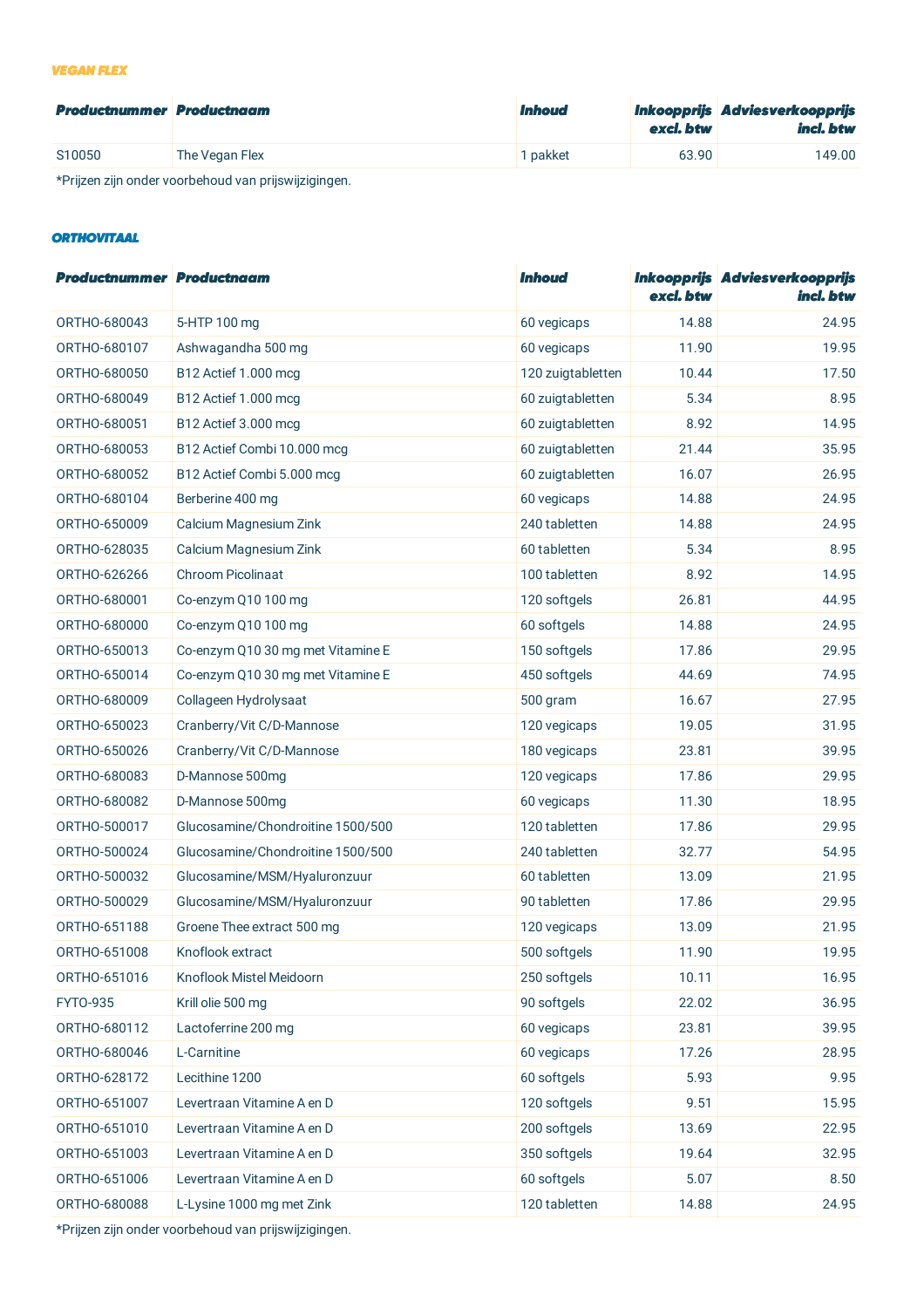### *ORTHOVITAAL*

| <b>Productnummer Productnaam</b> |                               | <b>Inhoud</b> | excl. btw | Inkoopprijs Adviesverkoopprijs<br>incl. btw |
|----------------------------------|-------------------------------|---------------|-----------|---------------------------------------------|
| ORTHO-680087                     | L-Lysine 1000 mg met Zink     | 60 tabletten  | 8.92      | 14.95                                       |
| ORTHO-680059                     | L-Theanine (natuurlijk)       | 60 capsules   | 8.92      | 14.95                                       |
| ORTHO-680047                     | Maca 500 mg                   | 60 vegicaps   | 11.90     | 19.95                                       |
| ORTHO-680077                     | Magnesium Penta               | 120 tabletten | 17.86     | 29.95                                       |
| ORTHO-680076                     | Magnesium Penta               | 60 tabletten  | 11.90     | 19.95                                       |
| ORTHO-680010                     | Magnesiumcitraat 200 mg       | 120 tabletten | 11.90     | 19.95                                       |
| ORTHO-680011                     | Magnesiumcitraat 200 mg       | 240 tabletten | 19.65     | 32.95                                       |
| ORTHO-680048                     | Melatonine 0,29 mg            | 600 tabletten | 7.13      | 11.95                                       |
| ORTHO-651100                     | MSM 1000 mg                   | 120 tabletten | 10.70     | 17.95                                       |
| ORTHO-651101                     | MSM 1000 mg                   | 240 tabletten | 17.86     | 29.95                                       |
| ORTHO-651102                     | MSM 1000 mg                   | 60 tabletten  | 6.53      | 10.95                                       |
| ORTHO-680081                     | MSM 1500 mg                   | 120 tabletten | 10.70     | 17.95                                       |
| ORTHO-680080                     | MSM 1500 mg                   | 60 tabletten  | 5.93      | 9.95                                        |
| ORTHO-680079                     | Mucuna Pruriens 500 mg        | 120 capsules  | 17.86     | 29.95                                       |
| ORTHO-680058                     | Mucuna Pruriens 500 mg        | 60 capsules   | 11.30     | 18.95                                       |
| ORTHO-680113                     | NAC 500 mg Complex            | 60 vegicaps   | 10.11     | 16.95                                       |
| ORTHO-650010                     | Oesterkalk                    | 120 tabletten | 8.32      | 13.95                                       |
| ORTHO-651111                     | Omega 3-6-9                   | 120 softgels  | 11.90     | 19.95                                       |
| ORTHO-680041                     | Ortho Aderreiniger Complex    | 120 tabletten | 22.02     | 36.95                                       |
| ORTHO-620301                     | Ortho Aderreiniger Complex    | 300 tabletten | 41.71     | 69.95                                       |
| ORTHO-680110                     | Ortho Antioxidant Complex     | 60 vegicaps   | 16.65     | 29.95                                       |
| ORTHO-651019                     | Ortho Artro Complex           | 150 vegicaps  | 14.88     | 24.95                                       |
| ORTHO-671015                     | Ortho Bijenpollen Complex     | 90 vegicaps   | 11.90     | 19.95                                       |
| ORTHO-680044                     | Ortho Curcuma Complex         | 60 vegicaps   | 13.09     | 21.95                                       |
| ORTHO-651114                     | Ortho Ginkgo Biloba Complex   | 120 vegicaps  | 20.84     | 34.95                                       |
| ORTHO-651018                     | Ortho Goede Nachtrust Complex | 120 softgels  | 9.51      | 15.95                                       |
| ORTHO-680002                     | Ortho Groenlipmossel Complex  | 120 tabletten | 45.17     | 75.76                                       |
| ORTHO-680042                     | Ortho Lever Complex           | 60 vegicaps   | 20.84     | 34.95                                       |
| ORTHO-680109                     | Ortho Menopauze Complex       | 120 vegicaps  | 23.81     | 39.95                                       |
| ORTHO-680108                     | Ortho Menopauze Complex       | 60 vegicaps   | 13.69     | 22.95                                       |
| ORTHO-680069                     | Ortho Multi 60+               | 120 tabletten | 29.79     | 49.95                                       |
| ORTHO-680098                     | Ortho Multi 60+               | 120 vegicaps  | 23.81     | 39.95                                       |
| ORTHO-680068                     | Ortho Multi 60+               | 60 tabletten  | 16.07     | 26.95                                       |
| ORTHO-680099                     | Ortho Multi 60+               | 60 vegicaps   | 13.69     | 22.95                                       |
| ORTHO-680071                     | Ortho Multi Anti-Aging        | 120 tabletten | 29.79     | 49.95                                       |
| ORTHO-680096                     | Ortho Multi Anti-Aging        | 120 vegicaps  | 23.81     | 39.95                                       |
| ORTHO-680070                     | Ortho Multi Anti-Aging        | 60 tabletten  | 16.07     | 26.95                                       |
| ORTHO-680097                     | Ortho Multi Anti-Aging        | 60 vegicaps   | 13.69     | 22.95                                       |
| ORTHO-680061                     | Ortho Multi Compleet          | 120 tabletten | 22.02     | 36.95                                       |
| ORTHO-680093                     | Ortho Multi Compleet          | 120 vegicaps  | 19.65     | 32.95                                       |
| ORTHO-680060                     | Ortho Multi Compleet          | 60 tabletten  | 12.49     | 20.95                                       |
| ORTHO-680092                     | Ortho Multi Compleet          | 60 vegicaps   | 10.70     | 17.95                                       |
| ORTHO-680067                     | Ortho Multi Mama              | 120 tabletten | 29.79     | 49.95                                       |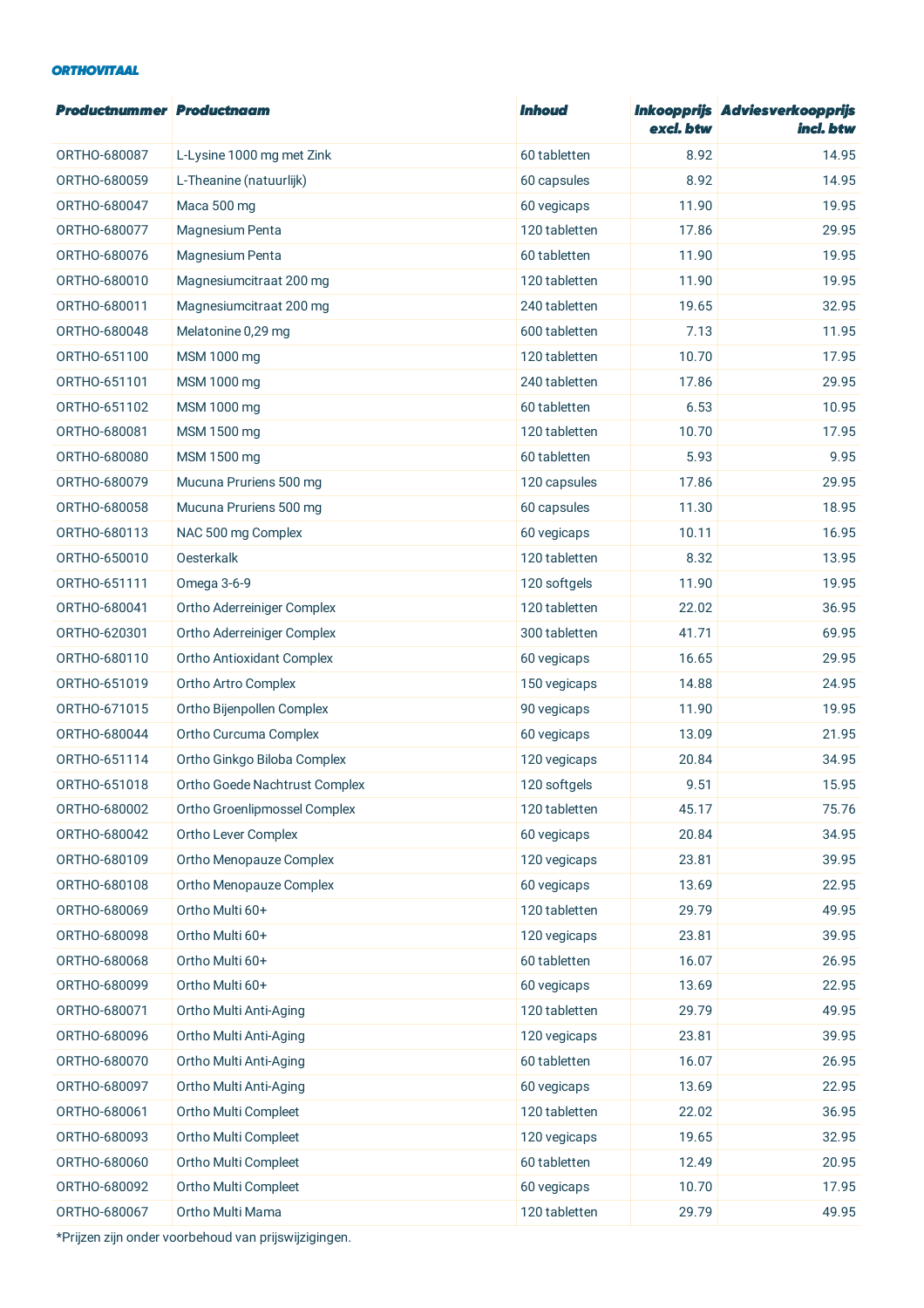### *ORTHOVITAAL*

| <b>Productnummer Productnaam</b> |                                  | <i><b>Inhoud</b></i> | excl. btw | Inkoopprijs Adviesverkoopprijs<br>incl. btw |
|----------------------------------|----------------------------------|----------------------|-----------|---------------------------------------------|
| ORTHO-680090                     | Ortho Multi Mama                 | 120 vegicaps         | 23.81     | 39.95                                       |
| ORTHO-680066                     | Ortho Multi Mama                 | 60 tabletten         | 16.07     | 26.95                                       |
| ORTHO-680091                     | Ortho Multi Mama                 | 60 vegicaps          | 13.69     | 22.95                                       |
| ORTHO-680063                     | Ortho Multi Man                  | 120 tabletten        | 29.79     | 49.95                                       |
| ORTHO-680102                     | Ortho Multi Man                  | 120 vegicaps         | 23.81     | 39.95                                       |
| ORTHO-680062                     | Ortho Multi Man                  | 60 tabletten         | 16.07     | 26.95                                       |
| ORTHO-680103                     | Ortho Multi Man                  | 60 vegicaps          | 13.69     | 22.95                                       |
| ORTHO-680073                     | Ortho Multi Sport                | 120 tabletten        | 29.79     | 49.95                                       |
| ORTHO-680094                     | Ortho Multi Sport                | 120 vegicaps         | 23.81     | 39.95                                       |
| ORTHO-680072                     | Ortho Multi Sport                | 60 tabletten         | 16.07     | 26.95                                       |
| ORTHO-680095                     | Ortho Multi Sport                | 60 vegicaps          | 13.69     | 22.95                                       |
| ORTHO-680065                     | Ortho Multi Vrouw                | 120 tabletten        | 29.79     | 49.95                                       |
| ORTHO-680100                     | Ortho Multi Vrouw                | 120 vegicaps         | 23.81     | 39.95                                       |
| ORTHO-680064                     | Ortho Multi Vrouw                | 60 tabletten         | 16.07     | 26.95                                       |
| ORTHO-680101                     | Ortho Multi Vrouw                | 60 vegicaps          | 13.69     | 22.95                                       |
| ORTHO-651115                     | <b>Ortho Prostaat Complex</b>    | 120 vegicaps         | 20.25     | 33.95                                       |
| ORTHO-651095                     | Ortho Relax Complex              | 120 vegicaps         | 29.79     | 49.95                                       |
| ORTHO-651030                     | Ortho Relax Complex              | 60 vegicaps          | 17.86     | 29.95                                       |
| ORTHO-680054                     | Ortho Schildklier Complex        | 60 vegicaps          | 14.88     | 24.95                                       |
| ORTHO-680106                     | Ortho Vitamine B Complex Actief  | 60 tabletten         | 11.30     | 18.95                                       |
| ORTHO-628075                     | Ortho Vochtbalans                | 60 vegicaps          | 8.92      | 14.95                                       |
| ORTHO-680038                     | Probiotica 3,5 miljard           | 60 vegicaps          | 17.86     | 29.95                                       |
| ORTHO-680089                     | Resveratrol Duo 200 mg           | 60 vegicaps          | 20.84     | 34.95                                       |
| ORTHO-680036                     | <b>Resveratrol Extract</b>       | 60 tabletten         | 10.70     | 17.95                                       |
| <b>FYTO-240</b>                  | Rhodiola 1000 mg                 | 30 tabletten         | 10.11     | 16.95                                       |
| <b>FYTO-241</b>                  | Rhodiola 1000 mg                 | 60 tabletten         | 19.05     | 31.95                                       |
| ORTHO-680032                     | Rode Gist Complex                | 120 tabletten        | 17.86     | 29.95                                       |
| ORTHO-651024                     | Selenium 200 mcg                 | 90 tabletten         | 11.90     | 19.95                                       |
| ORTHO-680045                     | Spijsverteringsenzymen           | 60 tabletten         | 11.90     | 19.95                                       |
| ORTHO-680031                     | Spirulina Platensis 400 mg       | 120 tabletten        | 5.93      | 9.95                                        |
| ORTHO-680105                     | Spirulina Platensis 400 mg       | 240 tabletten        | 10.11     | 16.95                                       |
| ORTHO-680086                     | Taurine 500 mg                   | 120 vegicaps         | 14.88     | 24.95                                       |
| ORTHO-680085                     | Taurine 500 mg                   | 60 vegicaps          | 8.92      | 14.95                                       |
| ORTHO-651022                     | Temoe Lawak 500 mg               | 180 tabletten        | 10.70     | 17.95                                       |
| A10141                           | Vegan Omega 3 (Algenolie)        | 60 capsules          | 13.69     | 22.95                                       |
| ORTHO-680078                     | Vegan Vitamine D3 1000 IE        | 60 tabletten         | 5.93      | 9.95                                        |
| ORTHO-680084                     | Vegan Vitamine D3 3000 IE        | 60 tabletten         | 10.70     | 17.95                                       |
| ORTHO-680040                     | Vegan Vitamine K2 en D3          | 60 vegicaps          | 13.69     | 22.95                                       |
| ORTHO-651112                     | Visolie 1000 mg EPA 18%/DHA 12%  | 120 softgels         | 10.70     | 17.95                                       |
| ORTHO-651117b                    | Visolie 1000 mg EPA 18%/DHA 12%  | 360 softgels         | 26.81     | 44.95                                       |
| ORTHO-651125                     | Visolie 1000 mg EPA 35%/DHA 25 % | 60 softgels          | 13.69     | 22.95                                       |
| ORTHO-651109                     | Visolie 1000 mg EPA 35%/DHA 25%  | 120 softgels         | 20.84     | 34.95                                       |
| ORTHO-651040                     | Visolie 500 mg EPA 18%/DHA 12%   | 120 softgels         | 7.72      | 12.95                                       |